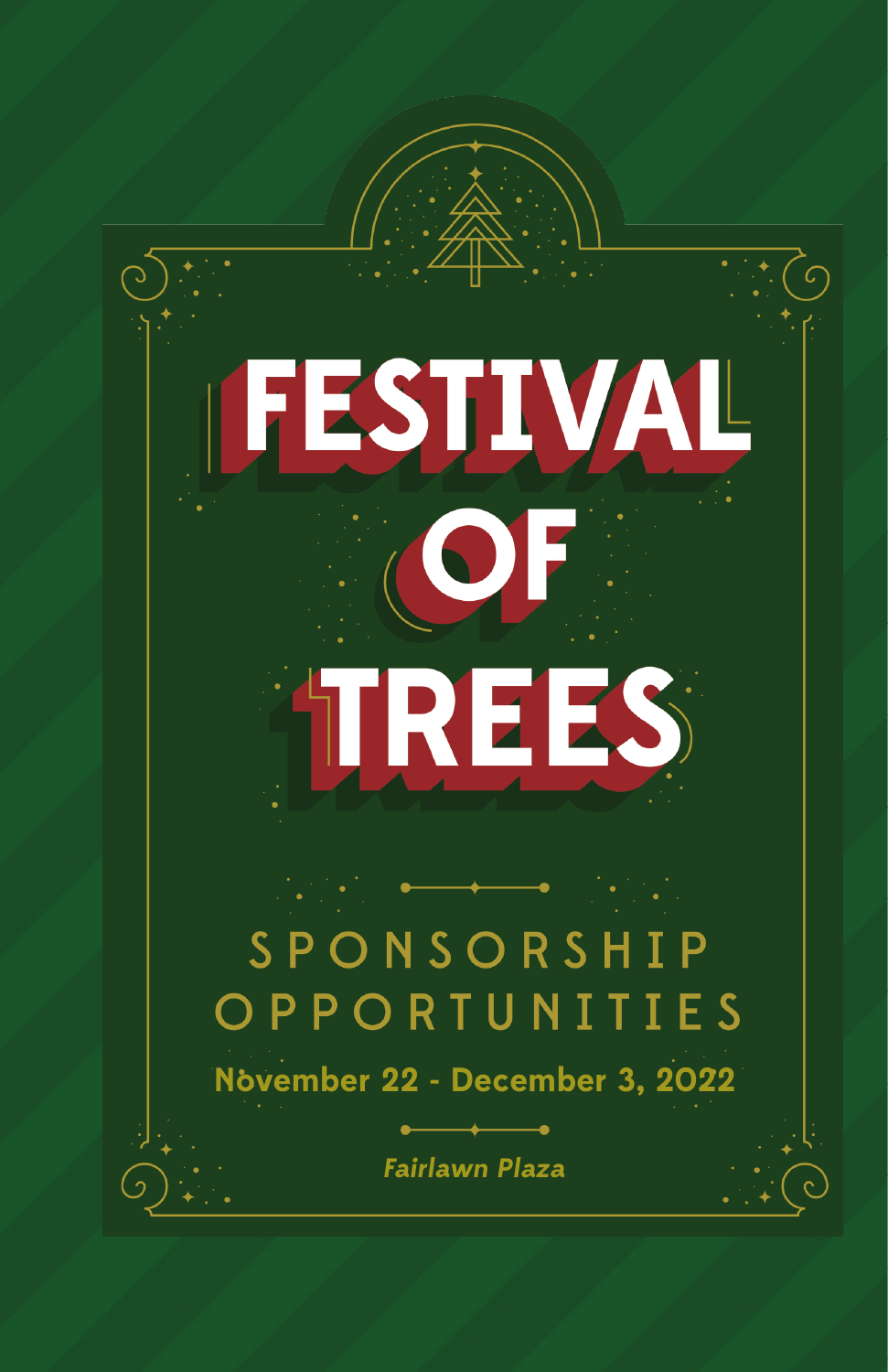#### **G O L D S T A R : \$5,000**

- Title Sponsor of Festival Soirée
- 6 VIP tickets to Festival Soirée
- Acknowledgment on media spots
- Top billing on print and digital materials
- Logo on Festival website
- Logo on online auction site

# **S I L V E R B E L L : \$3,500**

- Title Sponsor of Festival Forest
- 4 tickets to Festival Soirée
- Second billing on print and digital materials
- Logo on Festival website
- Logo on online auction site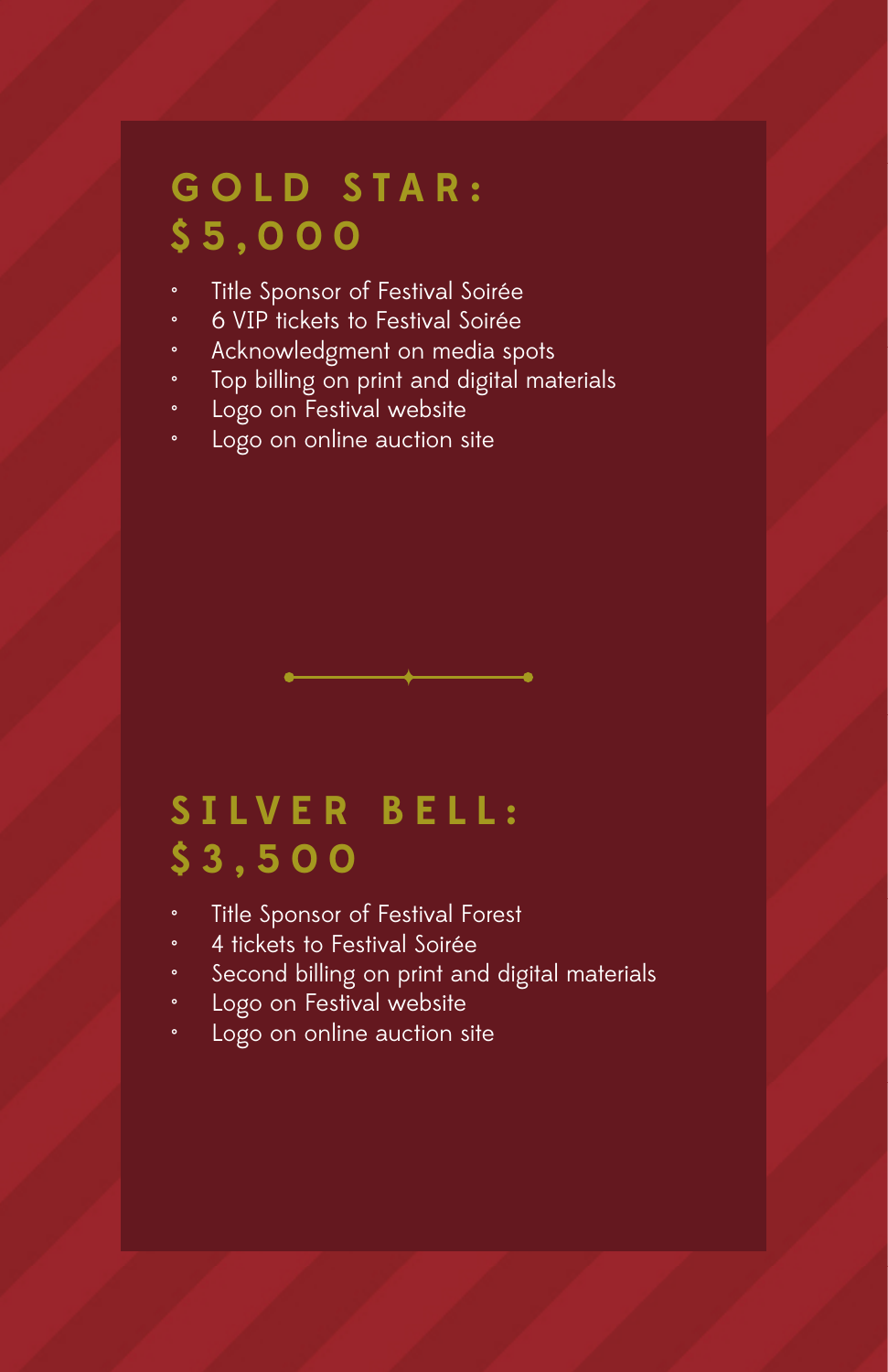# **R E D R I B B O N : \$2,500**

- Title Sponsor of Festival Sweet Shoppe
- 2 tickets to Festival Soirée
- Logo on Festival website
- Logo on online auction site

# **GARLAND: \$1,500**

- Exclusive signage on one award winning Festival entry
- Logo on Festival website
- Logo on online auction site

# **POINSETTIA: \$500**

- Logo on Festival website
- Logo on online auction site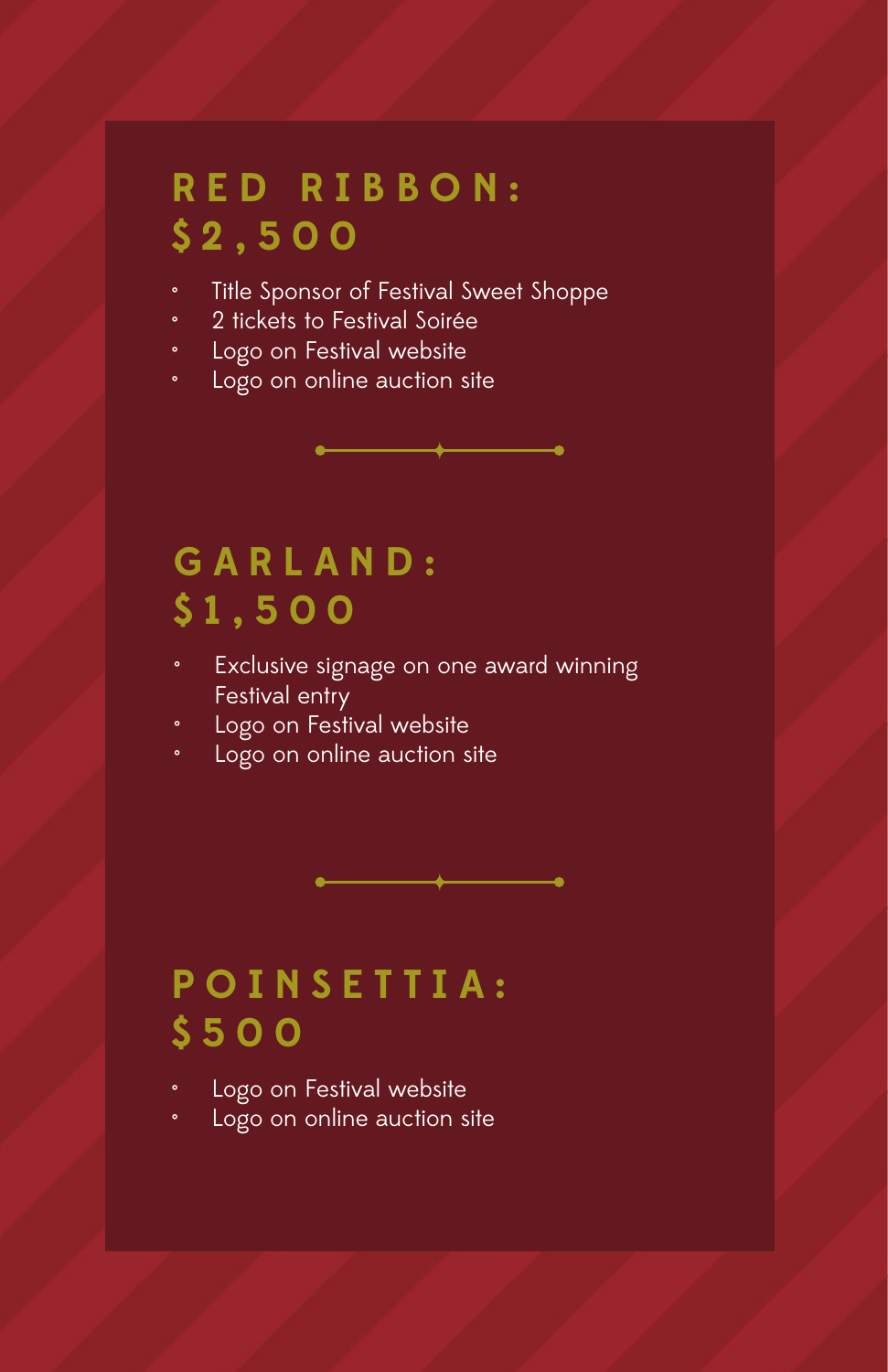|                                                                                             | <b>FESTIVAL</b><br><b>SPONSORSHIP</b><br><b>COMMITMENT FORM</b>            |
|---------------------------------------------------------------------------------------------|----------------------------------------------------------------------------|
|                                                                                             |                                                                            |
| <b>CONTACT INFORMATION</b><br>Event Sponsor's Name (Business, Organization, or Individual): |                                                                            |
| Contact Name:                                                                               |                                                                            |
| Mailing Address with City, State and ZIP Code:                                              | __________________________                                                 |
| Email:                                                                                      |                                                                            |
| Phone:                                                                                      |                                                                            |
| SPONSORSHIP LEVEL                                                                           |                                                                            |
| $\Box$ Gold Star - \$5,000<br>$\Box$ Silver Bell - \$3,500                                  | $\Box$ Red Ribbon - \$2,500<br>□ Garland - \$1,500<br>□ Poinsettia - \$500 |
| $\Box$ Invoice me<br>Payment is included                                                    |                                                                            |
|                                                                                             | PLEASE RETURN THIS PAGE TO:                                                |
|                                                                                             | <b>SLI</b><br><b>3401 SW HARRISON</b><br>TOPEKA, KS 66611                  |